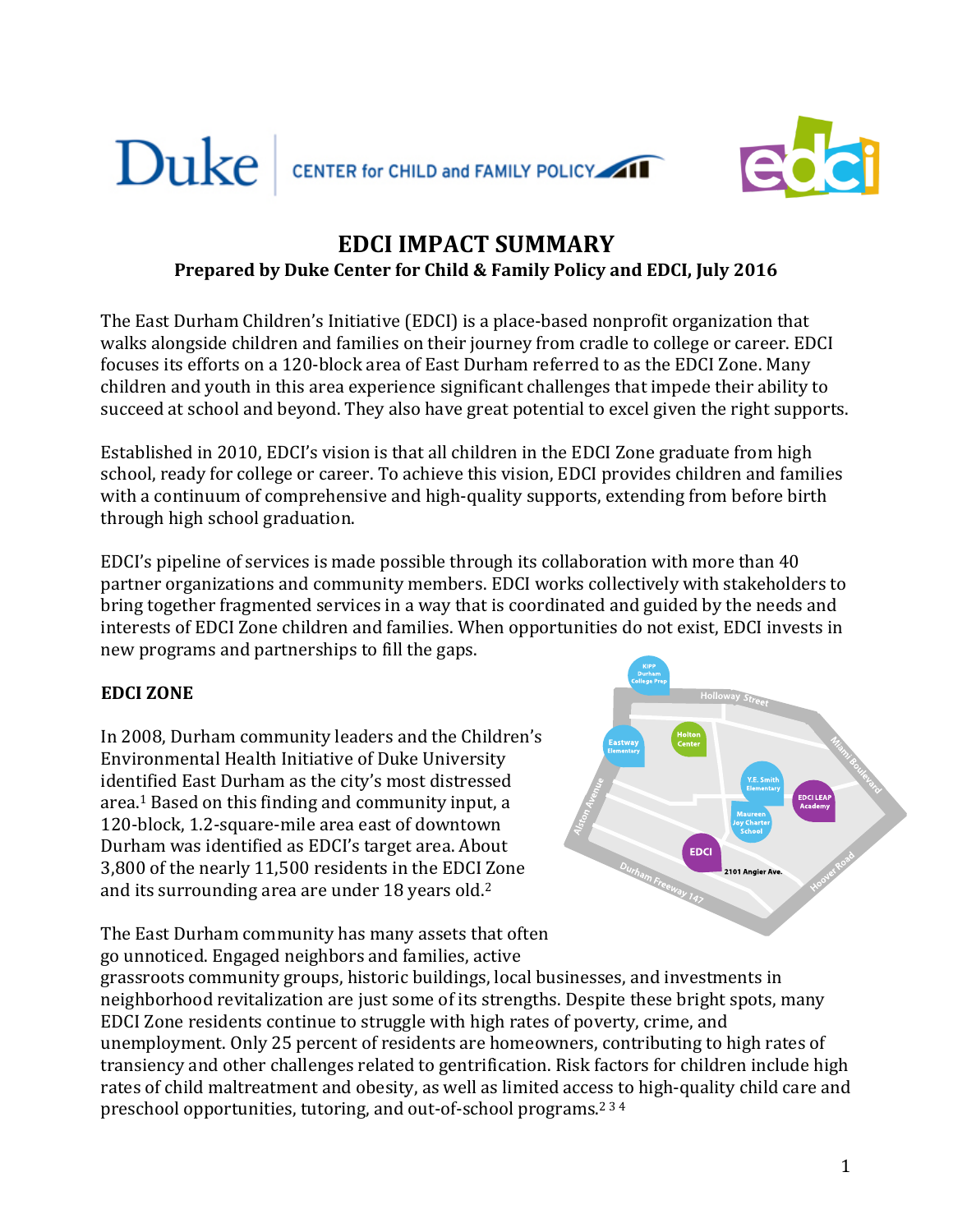The public schools that serve EDCI Zone children are among those with the lowest average test scores in Durham. At Y.E. Smith Elementary School, 95 percent of the students are Black or Hispanic and virtually all qualify for free or reduced-price lunch. <sup>10</sup> About half of Y.E. Smith students enter kindergarten with no pre-kindergarten experience. <sup>3</sup> In 2015, only 12.6 percent of third through fifth graders were reading at or above grade level based on North Carolina End-Of-Grade Tests. 5

## **EDCI EVALUATION**

The Center for Child and Family Policy (CCFP) at Duke University has conducted an annual evaluation of EDCI since 2011. CCFP has a strong track record in evaluation work at local, state, and national levels. CCFP researchers are laying the foundation for a rigorous longitudinal evaluation of the long-term impact of EDCI services on child wellbeing, education, and community-level outcomes. In the interim, the goal of CCFP's evaluation is to assess if EDCI core programs are implemented as planned and achieve their intended results.

Each year, CCFP prepares a comprehensive evaluation report that assesses enrollment as well as program implementation and outcomes. This Impact Summary highlights select findings from CCFP's Year Four EDCI Evaluation Report, including the evaluation of nine core programs (Fig 1).

In its first four years (July 2011–June 2015), EDCI focused on building and strengthening its services for early childhood and elementary school aged children and their families. The nine EDCI programs selected for evaluation by CCFP focus on these two age groups and contribute to EDCI short-term objectives. These core programs represent about 25 percent of all EDCI programs and services included the pipeline.



## **Figure 1. EDCI core programs evaluated by CCFP, 2014–2015**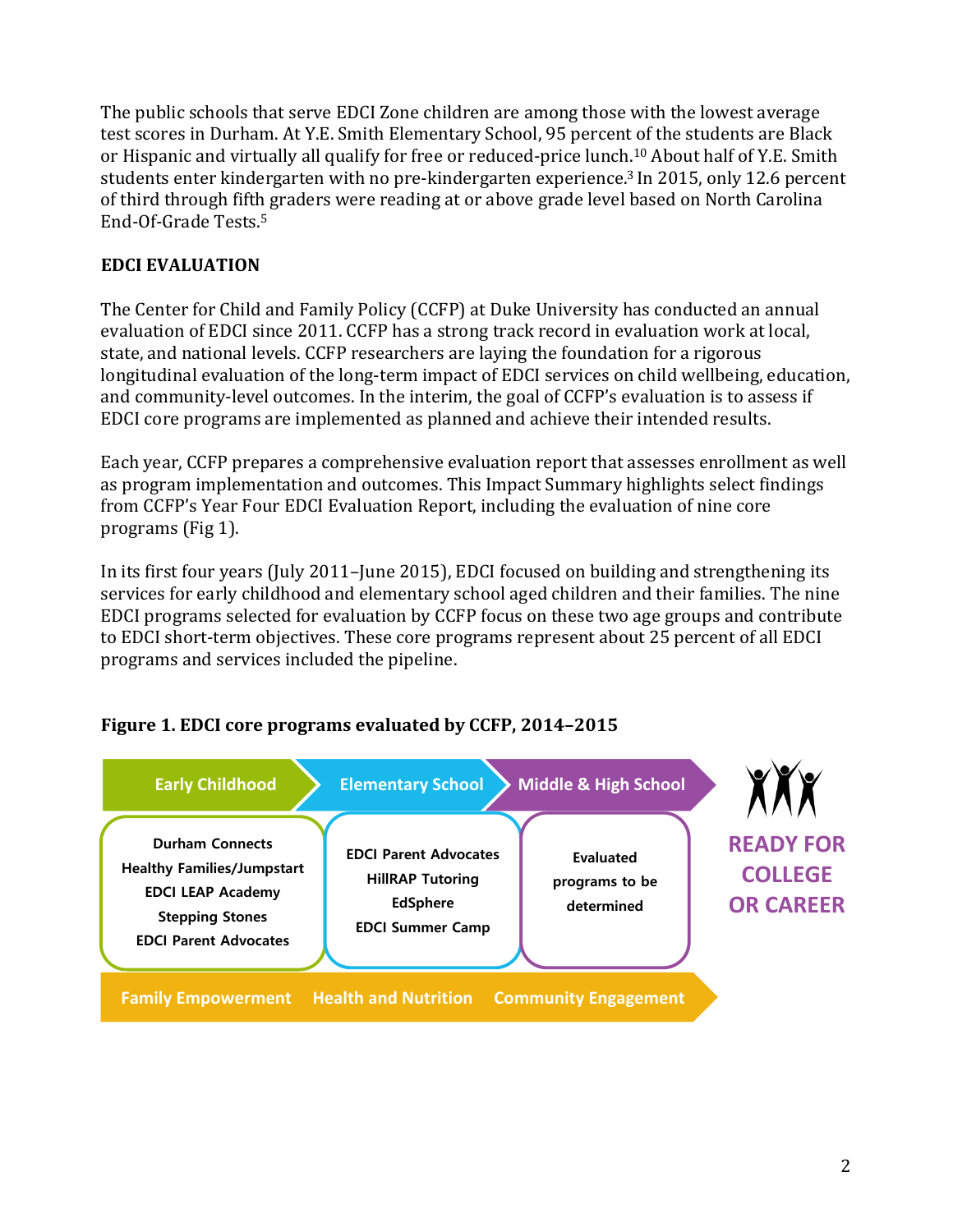## **EDCI IMPACT**

EDCI has made remarkable strides in building its pipeline and engaging EDCI Zone children and caregivers in services since its founding. Over 1,000 children from nearly 600 families have been enrolled in EDCI since 2011.<sup>6</sup> This represents 77 percent of EDCI's overall goal to reach 1,300 children by June 2017. Enrollment rates have steadily increased over the past four years with the implementation of improved family engagement and data collection strategies. Fifty-eight percent of all children enrolled in EDCI since 2011 are still actively engaged in one or more EDCI programs. This is a strong retention rate, especially given EDCI's early stage of development and the high rates of transiency in the area.

EDCI's theory of change predicts that by providing children and youth with multiple, highquality opportunities from cradle to college or career, EDCI can over time successfully improve high school graduation rates and alleviate the impact of intergenerational poverty on East Durham families and community members. According to recent evaluation data, the number of children enrolled in multiple EDCI programs has increased over time. As of June 2014, approximately 25 percent of enrolled children have been engaged in three or more evaluated EDCI programs. <sup>6</sup> This is a noteworthy achievement given the challenges of service coordination for families living in poverty, such as a lack of time, access to transportation, and high rates of transiency. These connections will continue to increase as children grow older, relationships develop, and more opportunities become available as a part of the EDCI pipeline.

Other selected findings are summarized below, followed by a short summary of challenges facing EDCI's model and service delivery.

## *1. EDCI MAKES A DIFFERENCE IN EARLY CHILDHOOD*

The facts are clear: most young children living in poverty start school at a disadvantage. Research shows that less than half of low-income children are ready for school by age five, compared to 75 percent of their more affluent peers. <sup>7</sup> When children arrive at kindergarten unprepared, they can present deficits in language, physical, social, and emotional health. Studies show that kindergarten readiness is predictive of third grade achievement and has a lasting impact on children beyond elementary school. <sup>8</sup> The consequences include lower rates of high school graduation and higher rates of unemployment and incarceration.<sup>9 10 11</sup>

Early learning opportunities are essential to student success. It is where the path to high school graduation begins. Because of this, EDCI and its partners allocate significant resources toward providing a strong continuum of high-quality services for families with young children living in the EDCI Zone. Ideally, resources begin with children before they are born and continue through their first day of kindergarten and beyond.

Five early childhood programs are currently included in EDCI's evaluation. The outcomes of these programs are strong and contribute significantly to EDCI's overarching goals of promoting children who are healthy and ready to learn and prepared for kindergarten. For example, most families participating in Healthy Families Durham and Jumpstart home-visiting services demonstrate improved parenting attitudes and safe home environments. <sup>6</sup> Almost all Healthy Families Durham and Jumpstart children are up-to-date on immunizations. In Year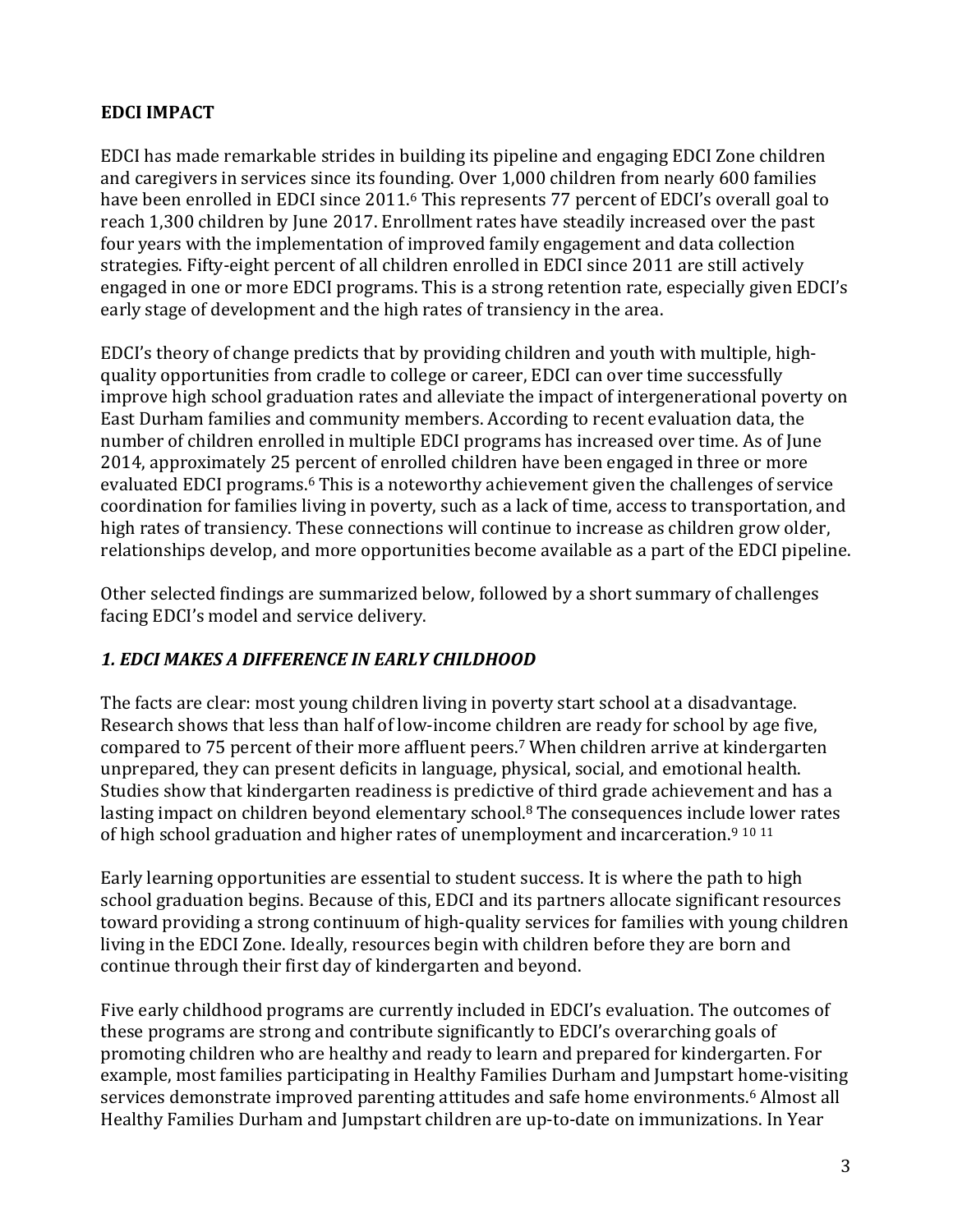Four, EDCI Early Childhood Parent Advocates worked with nearly 40 EDCI Zone families with more than 80 children. Through workshops and home visits, Early Childhood Parent Advocates helped to equip parents in their roles as their children's first and most important teachers. All rising kindergarteners attending EDCI's new half-day preschool, EDCI LEAP Academy, were assessed to be ready for school upon graduation. In addition, students attending the Stepping Stones summer program made significant improvements in key areas related to school readiness, including social expression, self-regulation, motor skills, and kindergarten academics. Clearly, EDCI is hitting the mark with its early childhood investment.

Almost 40 percent of children engaged with EDCI since 2011 were younger than five years old at the time of their enrollment.<sup>6</sup> For the families of these young children living in poverty, links to other supportive services are critical. These links provide referrals to community resources or agencies for food assistance, transportation, mental and physical health services, and access to child care. Specifically, over 80 percent of families in core EDCI early childhood programs (i.e., Durham Connects, Healthy Families Durham/Jumpstart, EDCI LEAP Academy) are connected to other services in the EDCI pipeline. Several EDCI and its partners' connections amplify the impact of individual programs that help children during their significant years of early brain development.

## *2. EDCI BUILDS SUPPORTIVE RELATIONSHIPS WITH FAMILIES*

Parents and caregivers play a critical role, if not the most important role, in their children's wellbeing and success at school. Parent involvement has been consistently demonstrated in research to be strongly related to educational outcomes. This association is particularly true for involvement such as reading with children, creating supportive home environments for learning, and setting high expectations for academic achievement. Research also indicates that given the right support, caregivers can become more successfully engaged with their children. When this happens, their children tend to do better.<sup>12 13</sup>

No other programs support parents and caregivers quite like the EDCI Parent Advocate program. The EDCI Parent Advocate program is one-of-a-kind, with seven dedicated staff focused on supporting caregivers' engagement in their children's education by: 1) providing information and skill-building opportunities, 2) facilitating parent-school communication, 3) developing supportive home environments, and 4) increasing access to community resources. Early Childhood Parent Advocates support EDCI Zone families with children birth to five years old. Elementary School Parent Advocate services are currently available to EDCI Zone families with children attending one of four target elementary schools in East Durham.

Parent and caregiver engagement in their children's success at school represents a challenge for many EDCI Zone children and youth. When EDCI was first established, local schools and community members reported that parent involvement was exceptionally low, with nonexistent Parent Teacher Associations and poor attendance at school meetings and events. Neighborhood schools were among the lowest performing in the district, with many students struggling to keep up in reading and math. Stability at home continues to be an issue for many EDCI Zone families struggling with the day-to-day and long-term challenges of poverty.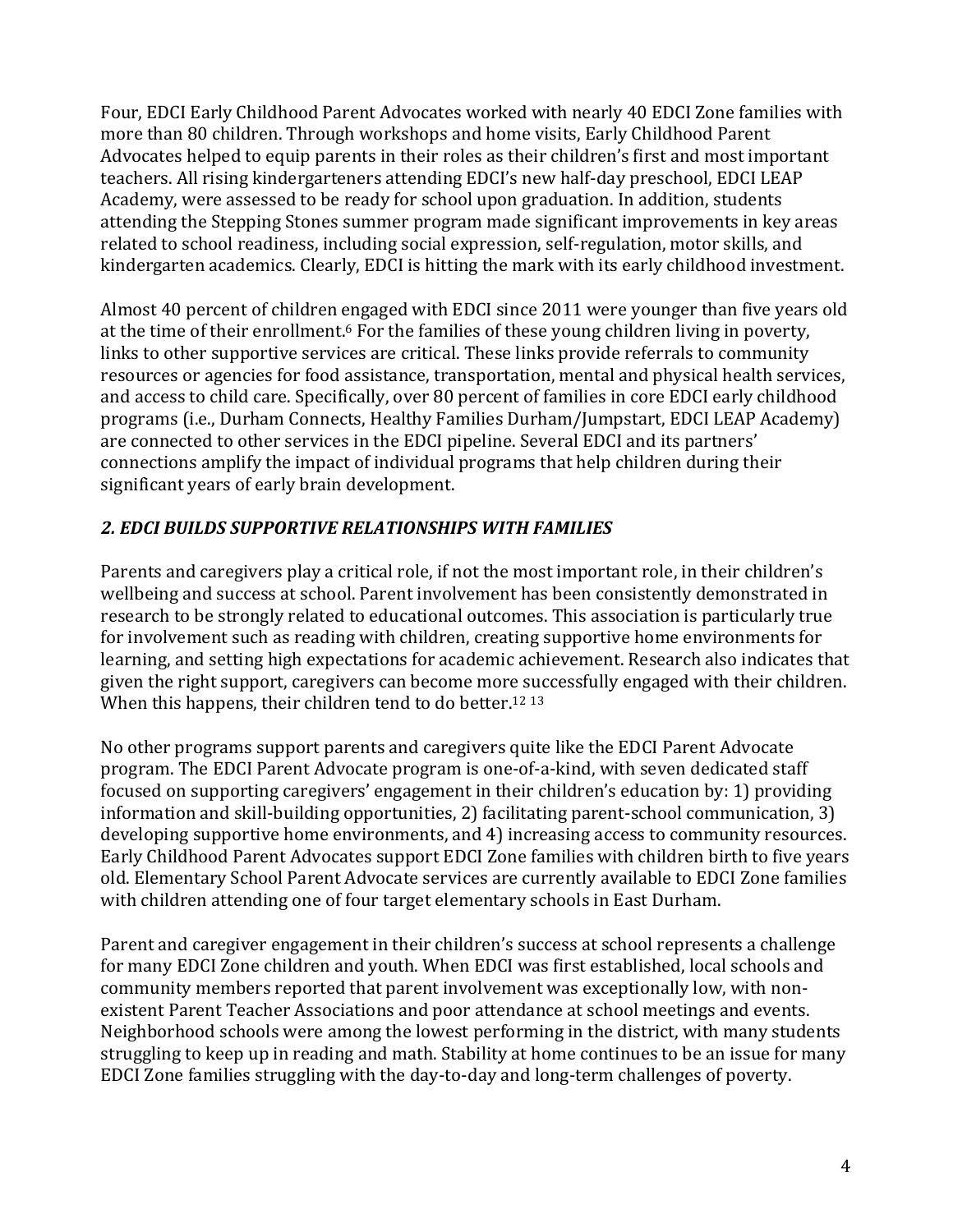Even as a relatively young program, Parent Advocates have made significant connections with East Durham families. Approximately 200 families including about 400 children have been actively engaged with a Parent Advocate since 2011. <sup>6</sup> Early Childhood Parent Advocates have made over 500 contacts with families, 48 percent of which have been at home. During home visits, Early Childhood Parent Advocates promote positive parent-child interactions, early learning, community referrals, and screening for developmental delays. Elementary School Parent Advocates made close to 1,400 family contacts last year, most of which were related to providing information about services and assisting parents with school-related needs.

EDCI Parent Advocates currently serve as the primary connection between EDCI Zone families and its pipeline of services. In many ways, they serve as the glue that brings EDCI and the community together through trusting relationships. These kinds of relationships take time to build, but are worth the effort. They provide the necessary foundation on which EDCI is established and on which it will continue to be successful.

## *3. EDCI IMPROVES OUTCOMES THROUGH MULTIPLE PROGRAM CONNECTIONS*

As previously mentioned, the theory of change guiding EDCI strategy is that participation in multiple EDCI programs over time will lead to improved academic achievement. To date, only 24 percent of enrolled children have been involved in three or more EDCI programs. Nevertheless, early data from CCFP's report indicate a significant positive relationship between engagement in multiple EDCI programs and improved outcomes. 6

A promising example of such acceleration in outcomes comes from EDCI Summer Camp 2015. The most significant, if not the only, predictor of children's literacy was their participation in multiple programs in the EDCI pipeline. Furthermore, the level of improvement was directly and positively correlated to the number of programs attended. Similarly promising results, albeit less conclusive due to small sample sizes, were observed in other programs (e.g., EDCI LEAP Academy, HillRAP). <sup>6</sup>

The implications of the above findings are far reaching. These results provide a very strong argument for EDCI's comprehensive approach and its emphasis on connecting families to multiple opportunities. Many national initiatives also believe that a comprehensive and placebased approach is necessary to transform educational outcomes for children living in poverty. <sup>14</sup> <sup>15</sup> EDCI's evaluation findings also provide support for programs that are still in the beginning stages, as cross participation in underperforming programs still boosts outcomes in individual children. In other words, this indicates that a child's achievement increases when he or she is enrolled in several programs, even if those separate programs appear to produce no conclusive impacts when assessed in isolation. 6

With EDCI's success in increasing family enrollment, retention, and engagement in the pipeline, the number of children involved in multiple EDCI programs will continue to rise. As this happens, EDCI's longitudinal evaluation will be able to draw more nuanced conclusions on the impact of multiple program connections on individual children, as well as its effects on the community overall. Future analysis will determine which combinations of programs and levels of family engagement are most directly related to other key outcomes. These are exciting next steps in EDCI's evaluation.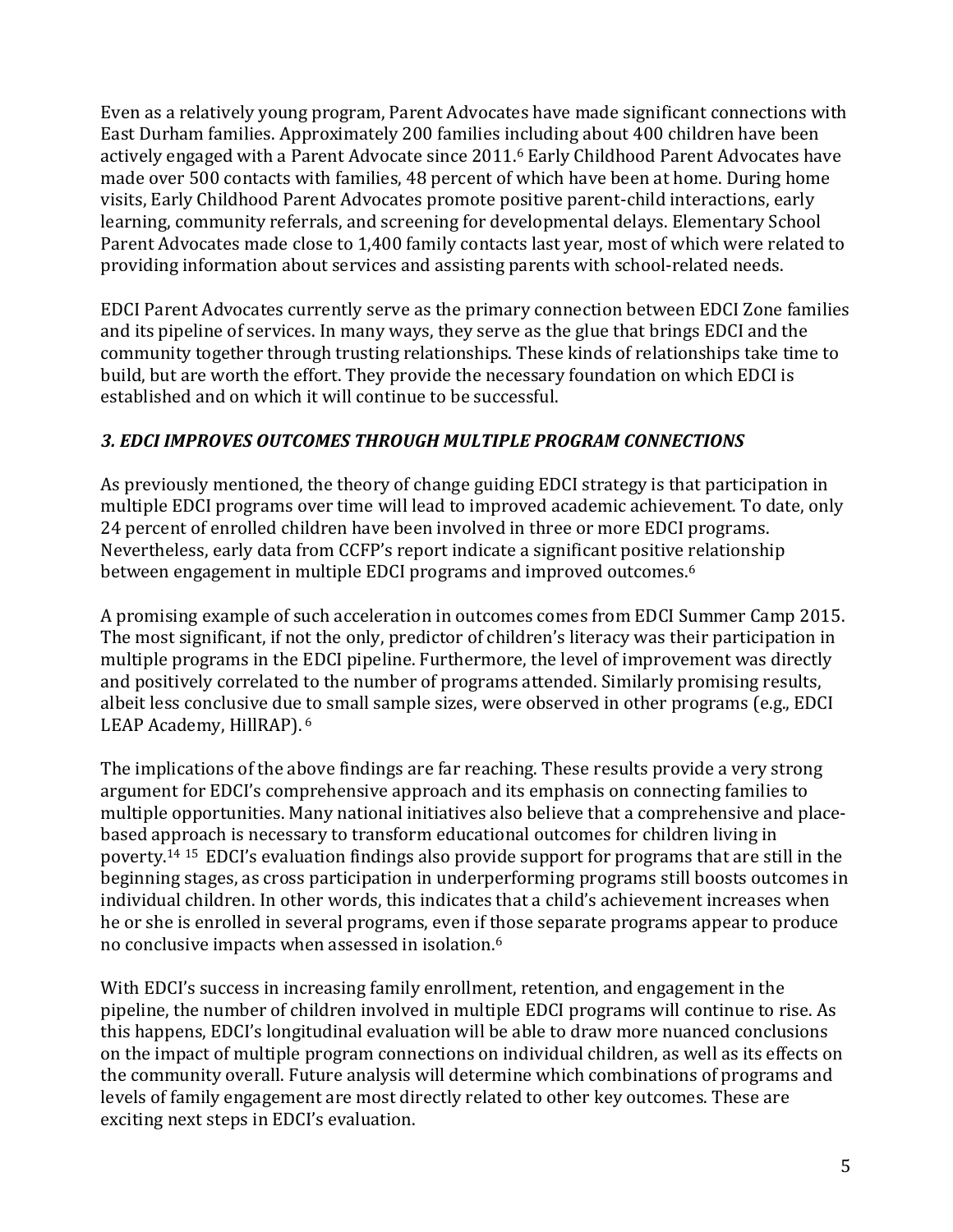## *4. EDCI ENSURES CONTINUOUS QUALITY IMPROVEMENT*

It is widely understood that the effectiveness of a given program depends not only on its conceptual model but in large measure also on the quality of its implementation. In the real world, it may take significant time and several tries to get the program implementation right. <sup>16</sup> Are the protocols adequate and being followed? Is the target population being reached? Is the staff engaged and on board? Answers to these and others are critical before measurable results can be expected. 17

EDCI leverages the expertise of CCFP to ensure that programs are continuously improving and are optimally implemented. After assessing community needs and CCFP's recommendations, EDCI adapts its services and, more importantly, fills gaps in services as needed by offering its own innovative programs.

The history of EDCI programs confirms the notion that adjusting implementation to achieve the highest impact possible takes time and sometimes numerous iterations. In fact, CCFP evaluation data show that it can take up to three years or more for a program to become fully operational and for donors to see measurable outcomes. 6

Today, Durham Connects, HillRAP, and EDCI Summer Camp are cornerstone programs in EDCI's pipeline. However, it took some years to achieve their desired outcomes in the EDCI Zone. Using data and feedback, changes were made to each of these programs over the past four years with respect to how they serve families in the EDCI Zone, resulting in increased and demonstrable impact. Outcomes resulting from these changes included increased engagement rates with Durham Connects nurses in the EDCI Zone, improved literacy skills for lowperforming readers, and increased camp attendance contributing to the prevention of summer learning loss. 6

Other EDCI programs are still in early stages of development and are undergoing changes. For example, the EDCI Parent Advocate program has made significant progress to date connecting with families and making referrals, but is still working on strengthening its design and measuring parent engagement. <sup>6</sup> Based on CCFP recommendations, the program has made revisions to its protocols and procedures, including the development of a home visit checklist, a new tiered system of family support, and parent and teacher surveys. Given the newness of the Parent Advocate program, and the unique value of its work with families, its outcomes are well within the expected range.

On the other hand, data for some programs have lead EDCI to reconsider continuation. Last year, challenges with school implementation and buy-in resulted in poor overall results for students using EdSphere. After consulting with staff and partners, the decision was made to discontinue EdSphere and explore alternative literacy interventions. 6

In all cases, EDCI's agility and responsiveness to inputs, as well as evaluation data, ensure the best possible services are provided to EDCI Zone families, now and in the future.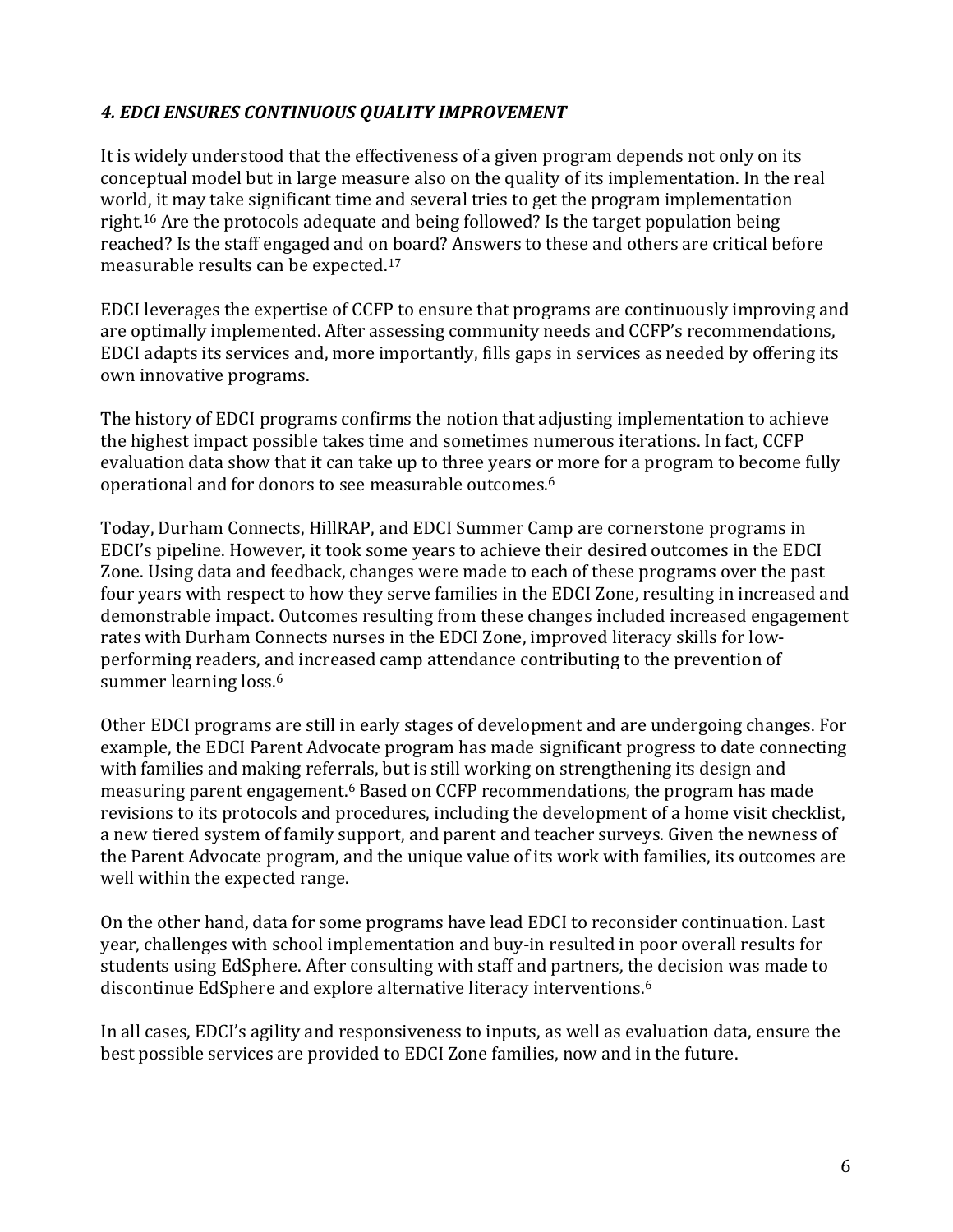#### **EDCI CHALLENGES**

 $\overline{a}$ 

CCFP's evaluation also identifies potential barriers that are inherent in EDCI's partnershipfocused, community-based approach. Two of these areas are highlighted below.

In light of its collaborative model, EDCI must incorporate various and often competing priorities in its work. There are times when the desires of the community and partners may not align with EDCI's priorities, and vice versa. To achieve its mission, EDCI must reach consensus with stakeholders through open communication, flexibility, and identifying common ground. Often, although not always, alignment and buy-in are achieved. According to CCFP feedback, EDCI's cooperation with partners and families improved greatly last year. 6

EDCI's measurement-based approach requires adherence to protocols, as well as systemic and rigorous data collection. This is a challenge in any field or business, but especially when, as is the case with EDCI, the data come from numerous partners, transient communities, or access to data is limited (e.g., student data). Fortunately, the importance of data has become a focus for nonprofits and a requirement for donors. EDCI's experience is considerable and provides opportunities to help partners in the development of common processes and measurements.

Despite these challenges, the closing note is a promising one: EDCI has not only delivered tangible results in its first four years, but is also aware of the challenges and is well prepared to address them in the years ahead. It is a commitment worth making for the children and families of East Durham on their journey to school success.

<sup>3</sup> *EDCI Community Needs Assessment*. Unpublished Report. Center for Child and Family Policy, Duke University. 2014.

<sup>4</sup> Durham County Department of Social Services. 2009. Public assistance receipt for EDCI area. Unpublished data.

<sup>5</sup> "NC School Report Cards YE Smith Elementary School." NCDPI School Report Cards. 2015. Accessed May 2016. https://ncreportcards.ondemand.sas.com/SASVisualAnalyticsVi ewer/VisualAnalyticsViewer\_guest.jsp?reportPath=/ReportCar d/NC\_SRC&reportName=NC Report Cards.

<sup>6</sup> *East Durham Children's Initiative Year 4 Evaluation: Implementation and Outcomes*. Unpublished Report. Center for Child and Family Policy, Duke University. Durham, NC, 2015.

<sup>7</sup> Isaacs, Julia, and Katherine Magnuson. *Income and Education as Predictors of Children's School Readiness*. The Social Genome Project. Washington, DC: Brookings Institution Press, 2011.

<sup>8</sup> "School readiness and student achievement: A longitudinal analyses of Santa Clara and San Mateo County Students." Applied Survey Research. Watsonville, CA. 2010.

<sup>9</sup> Belfield, C. R., and Henry M. Levin. The Price We Pay: Economic and Social Consequences of Inadequate Education. Washington, D.C.: Brookings Institution Press, 2007.

<sup>10</sup> Karoly, Lynn A., M. Rebecca Kilburn, and Jill S. Cannon. *Early Childhood Interventions: Proven Results, Future Promise*. Santa Monica, CA: RAND Corporation, 2005. Accessed May 2016. http://www.rand.org/pubs/monographs/MG341.html.

<sup>11</sup> Rumberger, Russell W. Dropping Out: Why Students Drop Out of High School and What Can Be Done About It. Harvard University Press, 2011.

<sup>12</sup> Jeynes, W. "A Meta-Analysis of the Efficacy of Different Types of Parental Involvement Programs for Urban Students." Urban Education 47, no. 4 (2012): 706-42. doi:10.1177/0042085912445643.

<sup>13</sup> Van Voorhis, Frances L., Michelle F. Maier, Joyce L. Epstein, and Chrishana M. Lloyd. "The Impact of Family Involvement on the Education of Children Ages 3 To 8." MDRC. October 2013. Accessed May 2016. http://www.mdrc.org/publication/impactfamily-involvement-education-children-ages-3-8

<sup>1</sup> Strauss, B. *Population Demographics within EDCI Neighborhood Estimated from 2000 Census Data*. 2009. Duke University's Children's Environmental Health Initiative Unpublished data.

<sup>2</sup> "American Community Survey." www.census.gov. April 2013. Accessed May 2016.

https://www.census.gov/content/dam/Census/programssurveys/acs/about/ACS\_Information\_Guide.pdf.